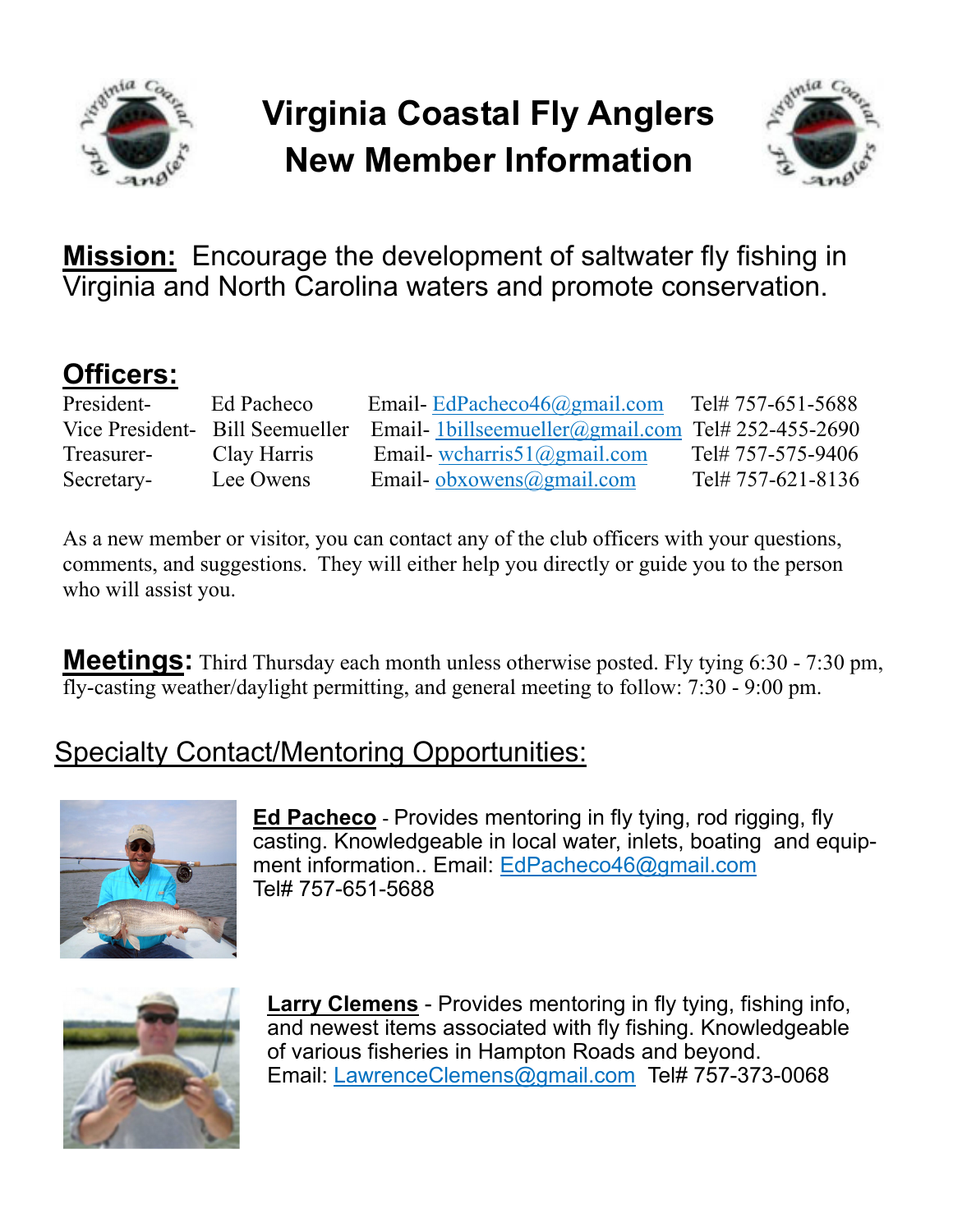

**Ron Russell** - Provides mentoring in fly casting, fishing info, Lynnhaven Inlet info, Chesapeake Bay Bridge Tunnel fishing info, selection of equipment, and general assistance. Specializes in Club history. Email: ronflyfish@cox.net Tel# 757-403-4991



**Mike LaHorner** - Provides Mentoring in deep water/offshore fishing info, rigging, casting assistance, fresh water info, boating info, and equipment info. Email: 2dwater@gmail.com Tel#757-377-0685



**David Dembicki** - Provides mentoring in both fresh and saltwater flyfishing, fly tying, rigging, knot tying instructions, small skiff and jet ski fishing. Email: Dembickidm@gmail.com Tel# 757-288-2260



**Kevin Du Bois** - Provides mentoring in both freshwater trout and saltwater fly fishing, including fly tying and fly casting. Specializes in trip organization (Charleston, Bahamas, Everglades, Shenandoah, more), enjoys wade and shallow water fishing, experience in small skiff and kayak fly fishing, Expert in marine science and conservation topics; avid photographer

Vlog: https://vimeo.com/user10537703 Instagram: @sweeetandsalt Tel# 757-650-2720

Email: kevinduboisphoto@gmail.com Blog: https://sweeetandsalt.blogspot.com